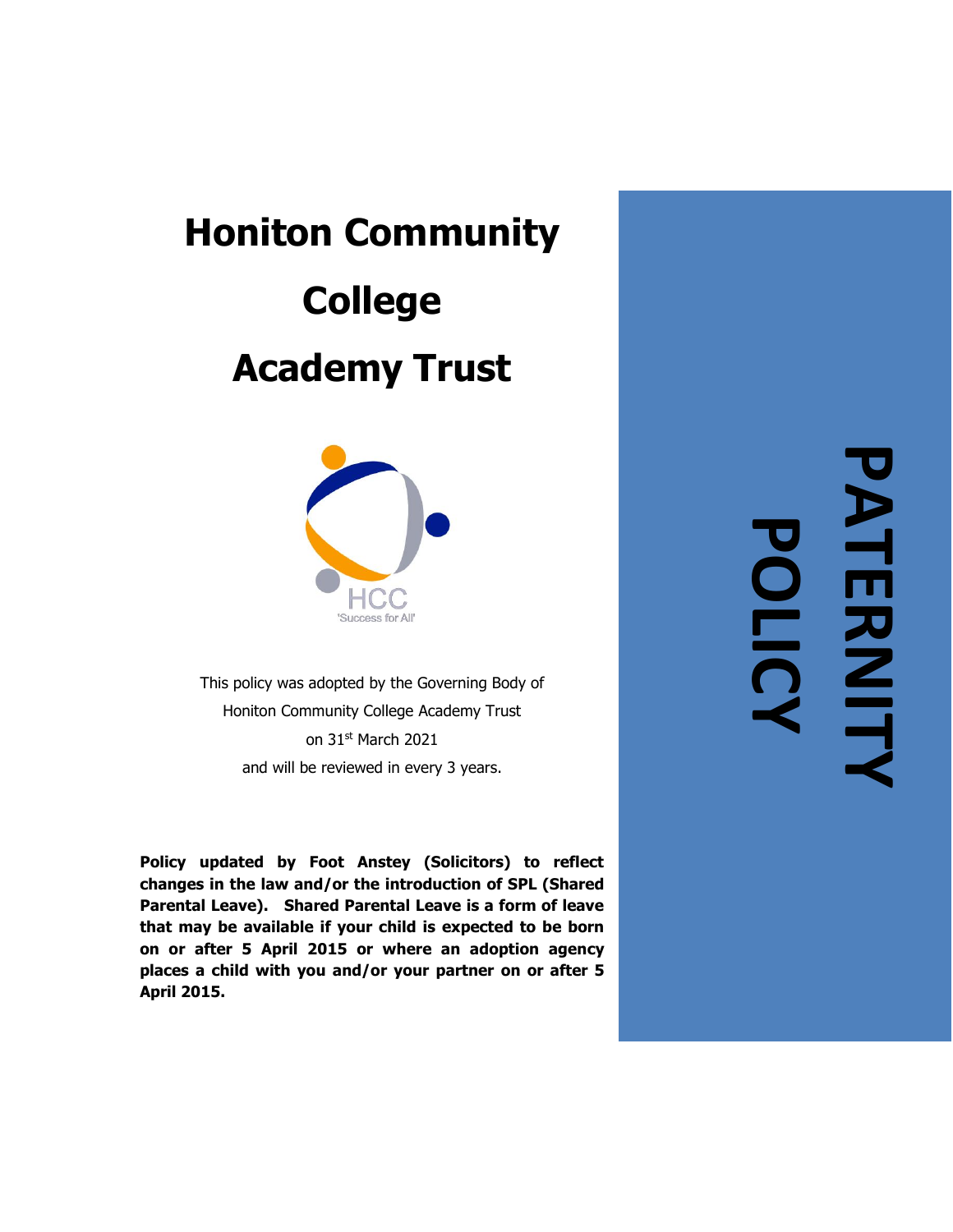# **CONTENTS**

| Introduction                                                                   |    |
|--------------------------------------------------------------------------------|----|
| Definitions                                                                    |    |
| Time off for ante-natal appointments                                           | 4  |
| Entitlement to paternity leave                                                 |    |
| Timing and length of paternity leave                                           |    |
| Notification (birth)                                                           |    |
| Notification (adoption)                                                        | 6  |
| Changing the dates of OPL                                                      | 6  |
| Statutory paternity pay                                                        |    |
| Contractual paternity pay                                                      |    |
| Terms and conditions during OPL                                                |    |
| Annual leave                                                                   | 8  |
| Pensions                                                                       | 9  |
| Returning to work                                                              | 10 |
| Appendix 1- Paternity and Adoption Support Scheme Eligibility and Entitlements | 11 |
| Document Change History                                                        | 12 |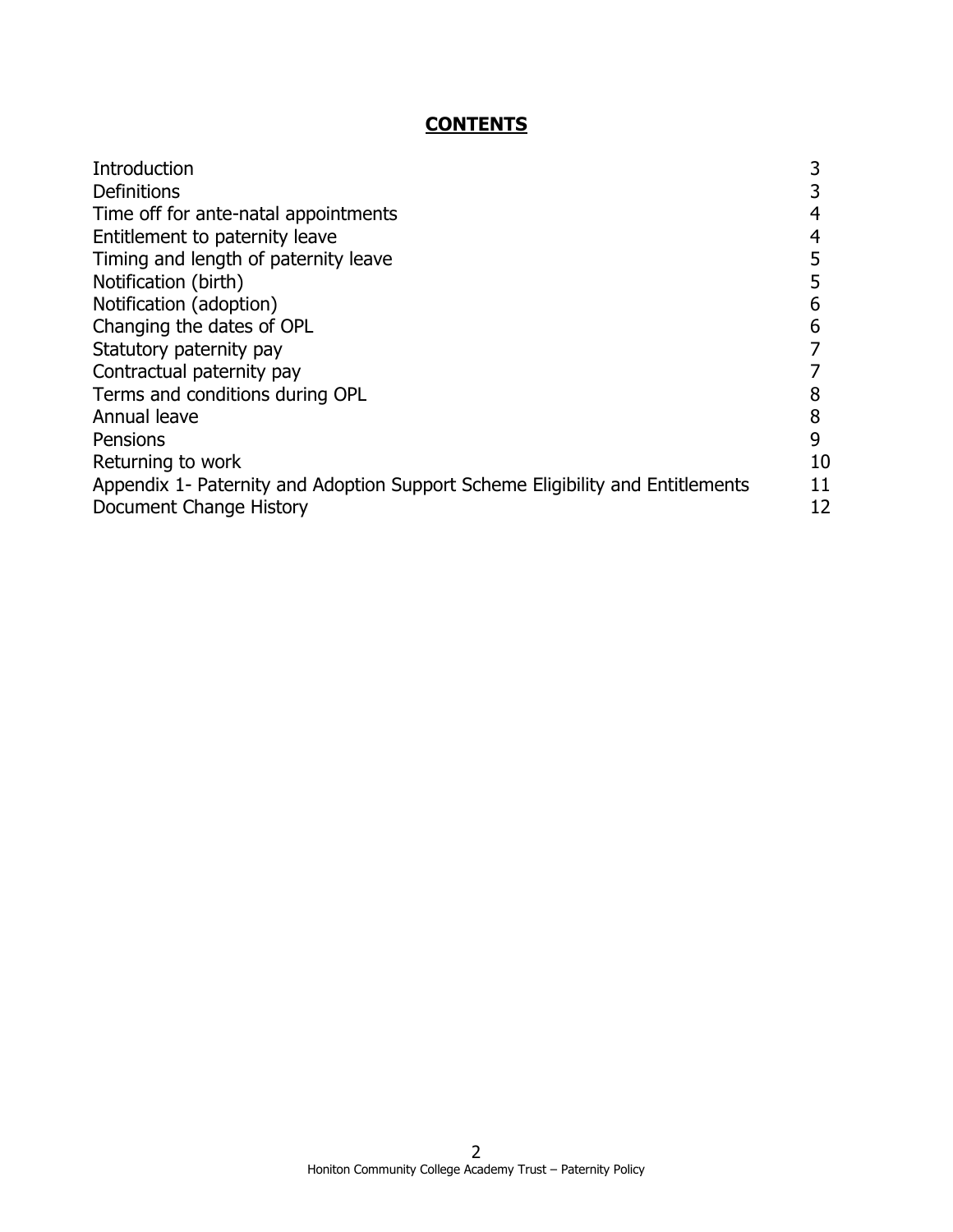### **Introduction**

This policy outlines your entitlement to paternity leave and sets out the arrangements for taking it. The policy does not apply to agency workers or the self-employed.

This policy does not form part of your contract of employment and the College may amend it at any time.

#### **Definitions**

The following definitions apply in this policy:

- **Partner**: someone (whether of a different sex or the same sex) with whom you live in an enduring family relationship, but who is not your parent, grandparent, sister, brother, aunt or uncle.
- **Expected Week of Childbirth**: the week, beginning on a Sunday, in which their doctor or midwife expects your spouse, civil partner or Partner to give birth.
- **Expected Placement Date**: the date on which an adoption agency expects that it will place a child into your care with a view to adoption.
- **Qualifying relationship:** an employee or agency worker has a qualifying relationship with a woman or her expected child if they meet any of the following criteria:
	- $\circ$  They are the pregnant woman's husband or civil partner.
	- $\circ$  They live with the woman (whether in a heterosexual or same-sex relationship) in an enduring family relationship and are not a relative of the woman.
	- $\circ$  They are the expected child's father.
	- $\circ$  They are one of a same-sex couple who is to be treated as the child's other parent under the assisted reproduction provisions in either *[section 42](http://uk.practicallaw.com/5-512-0368?pit=)* or [43](http://uk.practicallaw.com/3-512-0388?pit=) of the Human Fertilisation and Embryology Act 2008 (HFEA 2008).
	- $\circ$  They are the potential applicant for a parental order under *section* [54](http://uk.practicallaw.com/4-512-0769?pit=) of the HFEA 2008 in relation to a child who is expected to be born to a surrogate mother.

The Resources Committee has overall responsibility for the effective operation of this policy and for ensuring compliance with the relevant statutory framework.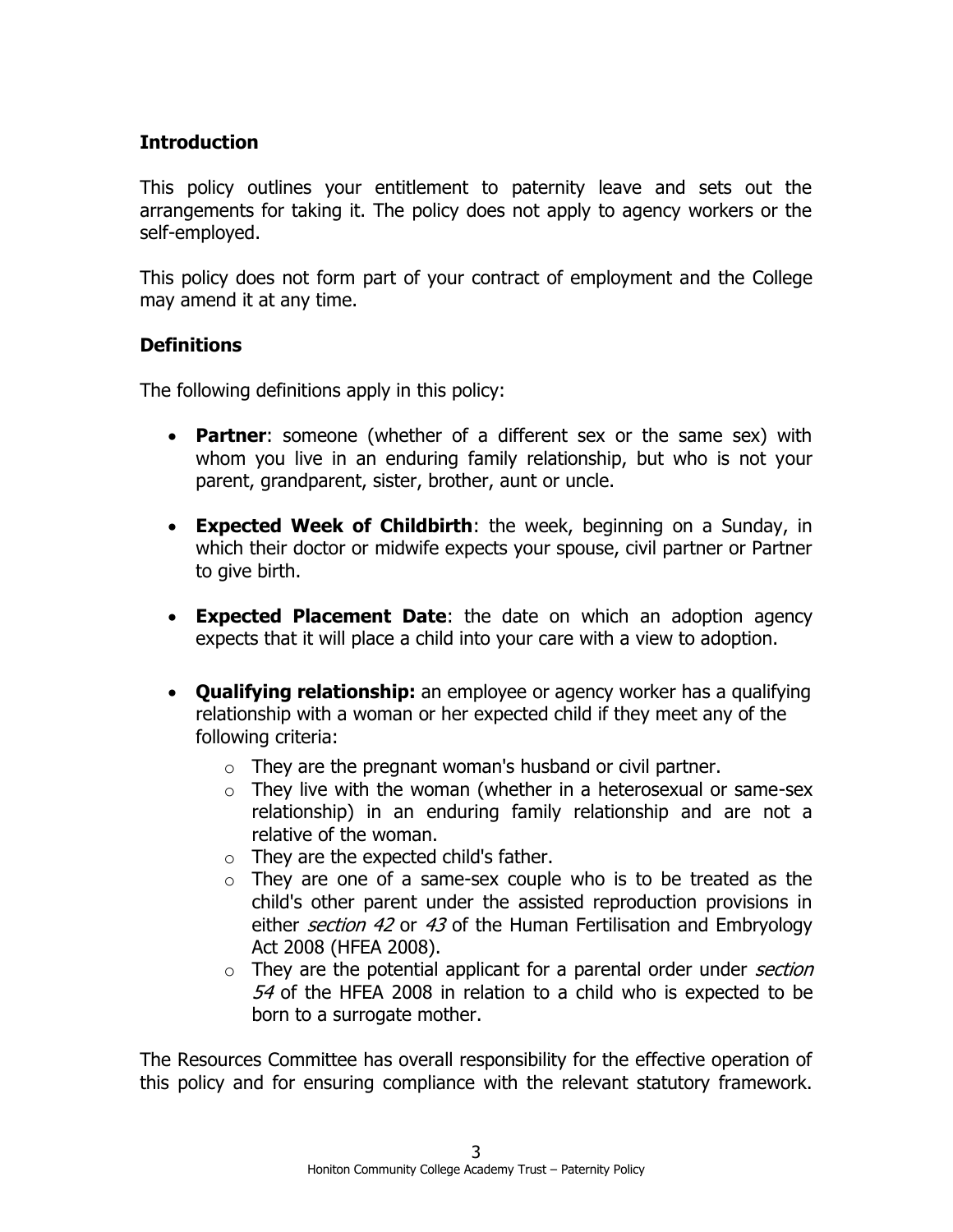The Resources Committee ensures the policy's maintenance and review and has delegated to the Principal day-to-day responsibility for operating the policy.

Managers have a specific responsibility to ensure the fair application of this policy and all members of staff are responsible for supporting colleagues and ensuring its success.

#### **Time off for antenatal appointments**

An employee who has a "qualifying relationship" with a pregnant woman or her expected child is entitled to take time off during their working hours to accompany the woman to antenatal appointments.

The amount of time off that an employee may take off is limited to no more than two occasions lasting no more than six and a half hours each (which includes travelling time, waiting time and attendance at the appointment).

#### **Entitlement to paternity leave**

Certain employees can take paternity leave in relation to the birth or adoption of a child. However, in adoption cases paternity leave is not available to an employee who decides to take adoption leave. Further details of adoption leave are set out in our Adoption Policy.

You are entitled to ordinary paternity leave (OPL) if you meet all the following conditions:

- (a) You have been continuously employed by the College for at least 26 weeks ending with:
	- i) in birth cases, the week immediately before the 15th week before the Expected Week of Childbirth.
	- ii) in adoption cases, the week in which you or your Partner are notified by an adoption agency that you/they have been matched with a child.
- (b) You:
	- i) are the biological father of the child;
	- ii) have been matched with a child by an adoption agency;
	- iii) are the spouse, civil partner or Partner of the child's mother; or
	- iv) are the spouse, civil partner or Partner of someone who has been matched with a child by an adoption agency.
- (c) You:
	- i) expect to have main responsibility (with the child's mother, coadopter or adopter) for the child's upbringing; or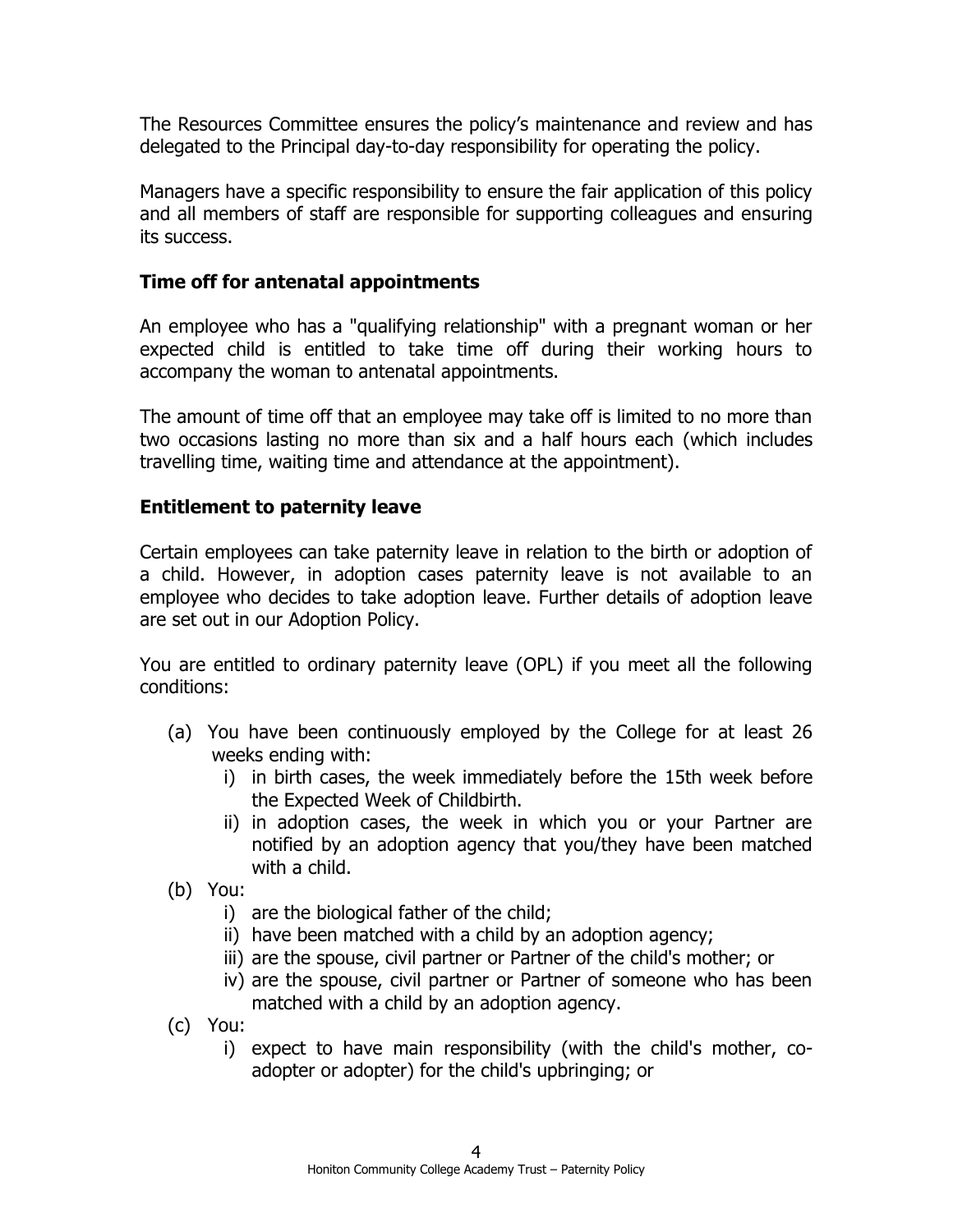- ii) are the child's biological father and you expect to have some responsibility for the child's upbringing.
- (d) Your intended leave is for the purpose of caring for the child, or supporting the child's mother, adopter or co-adopter in caring for the child.

### **Timing and length of paternity leave**

OPL is for two weeks. It must be taken as a period of either one week or two consecutive weeks. It cannot be taken in instalments.

OPL can be taken from the date of the child's birth or adoption placement, but must end:

- (a) In birth cases:
	- i) within 56 days of the child's birth; or
	- ii) if they were born before the first day of the Expected week of Childbirth, within 56 days of the first day of the Expected Week of Childbirth.
- (b) In adoption cases, within 56 days of the child's placement.

# **Notification (birth)**

If you wish to take OPL in relation to a child's birth, you must give us notice in writing of your intention to do so and confirm:

- (a) The Expected Week of Childbirth;
- (b) Whether you intend to take one week's leave or two consecutive weeks' leave; and
- (c) When you would like to start your leave. You can state that your leave will start on:
	- i) the day of the child's birth;
	- ii) a day which is a specified number of days after the child's birth; or
	- iii) a specific date later than the first date of the Expected Week of Childbirth.

You must give notice (see Notification (Birth)) before the 15th week prior to the Expected Week of Childbirth (or, if this is not possible, as soon as you can).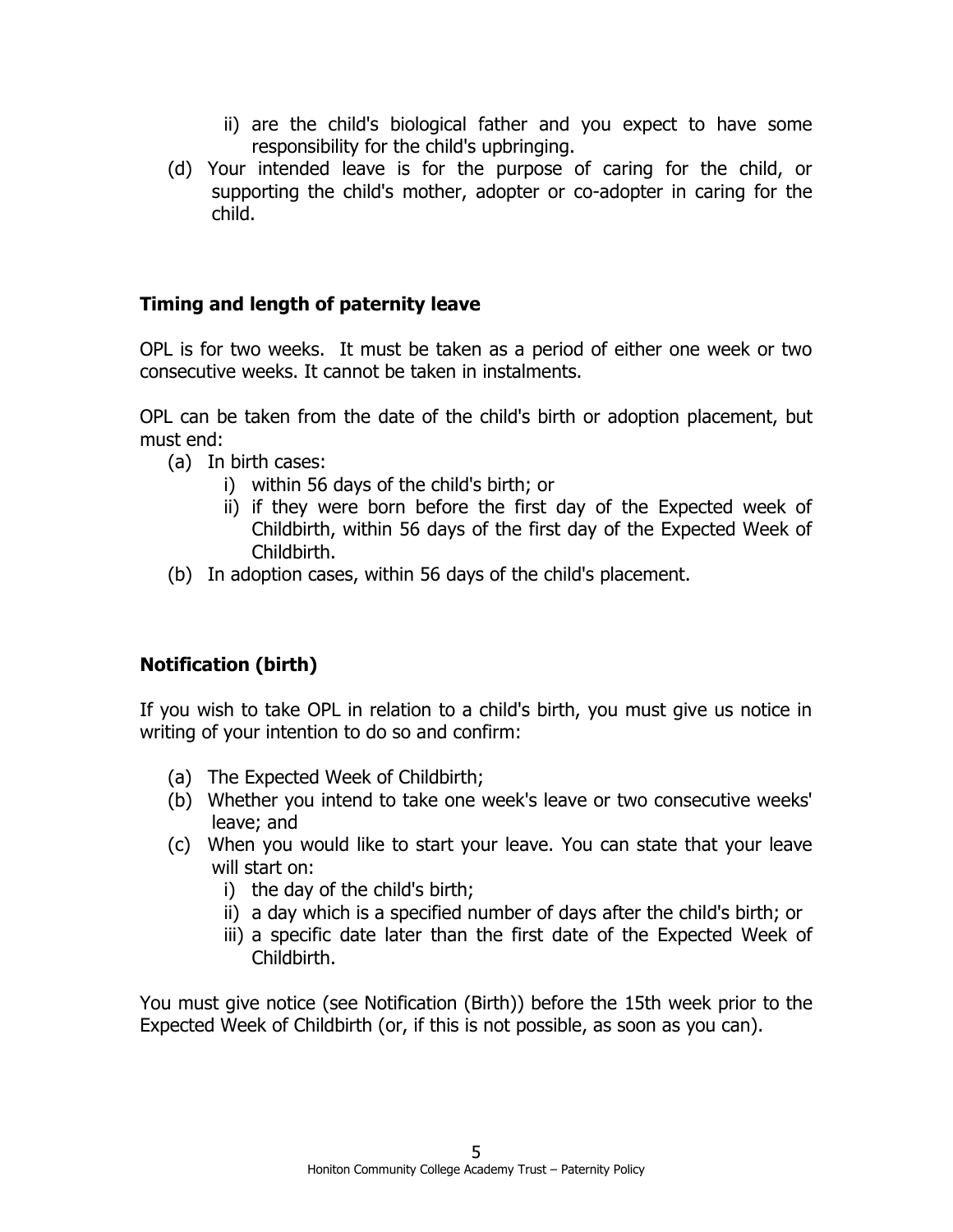We may require a signed declaration from you that you are taking OPL for a purpose for which it is intended; namely, to care for the child or to support the child's mother in caring for the child.

# **Notification (adoption)**

If you wish to take OPL in relation to the adoption of a child, you must give us notice in writing of your intention to do so and confirm:

- (a) The date on which you and/or your spouse, civil partner or Partner were notified of having been matched with the child, together with the Expected Placement Date;
- (b) Whether you intend to take one week's leave or two consecutive weeks' leave; and
- (c) When you would like to start your leave. You can state that your leave will start on:
	- i) the day on which the child is placed with you or the adopter;
	- ii) a day which is a specified number of days after the child's placement; or
	- iii) a specific date later than the Expected Placement Date.

You must give notice no more than seven days after you and/or your spouse, civil partner or Partner were notified of having been matched with the child (or, if this is not possible, as soon as you can).

We may require a signed declaration from you that you are taking OPL for a purpose for which it is intended; namely, to care for the child or to support your spouse, civil partner or Partner in caring for the child.

# **Changing the dates of OPL**

Where you are to take OPL in respect of a child's birth, you can give us written notice to vary the start date of your leave from that which you originally specified in the notice given under the paragraph titled "Notification (Birth)" above. This notice should be given:

- (a) Where you wish to vary your leave to start on the day of the child's birth, at least 28 days before the first day of the Expected Week of Childbirth.
- (b) Where you wish to vary your leave to start a specified number of days after the child's birth, at least 28 days (minus the specified number of days) before the first day of the Expected Week of Childbirth.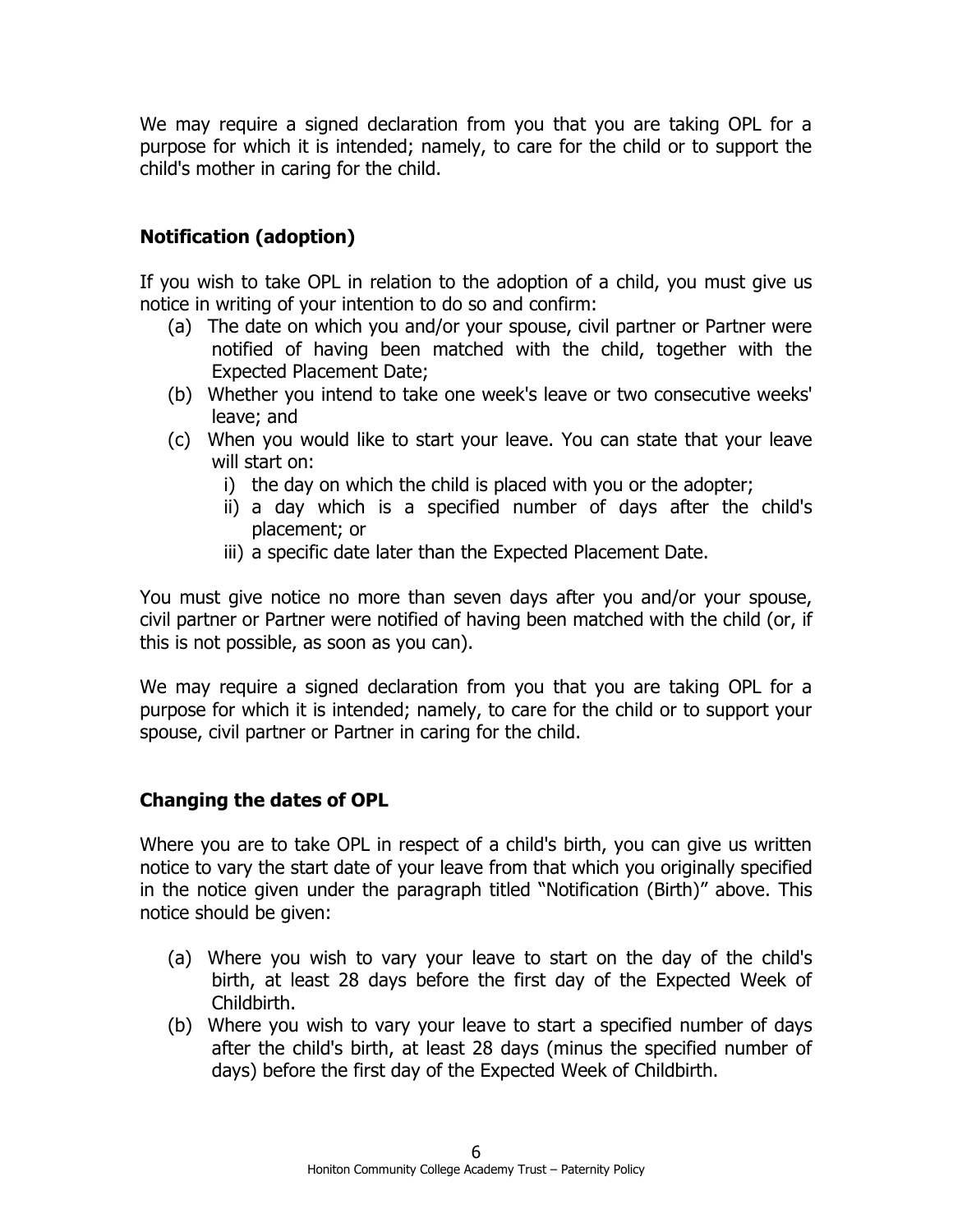(c) Where you wish to vary your leave to start on a specific date (or a different date from that you originally specified), at least 28 days before that date.

Where you are to take OPL in respect of a child's adoption, you can give us written notice to vary the start date of your leave from that which you originally specified in the notice given under the paragraph titled "Notification (adoption") above. This notice should be given:

- (a) Where you wish to vary your leave to start on the day that the child is placed with you or the adopter, at least 28 days before the Expected Placement Date.
- (b) Where you wish to vary your leave to start a specified number of days after the child's placement, at least 28 days (minus the specified number of days) before the Expected Placement Date.
- (c) Where you wish to vary your leave to start on a specific date (or a different date from that you originally specified), at least 28 days before that date.

If you are unable to give us 28 days' written notice of the wish to vary the start of your leave as set out above, you should give us written notice of the change as soon as you can.

#### **Statutory paternity pay**

In this paragraph, Relevant Period means:

- (a) In birth cases, the eight-week period ending with the  $15<sup>th</sup>$  week before the Expected Week of Childbirth.
- (b) In adoption cases, the eight-week period ending immediately before the week in which you or your spouse, civil partner or Partner were notified of being matched with the child.

If you take OPL in accordance with this policy, you will be entitled to ordinary statutory paternity pay (OSPP) if, during the Relevant Period, your average weekly earnings are not less than the lower earnings limit set by the government.

#### **Contractual paternity pay**

Please see Appendix 1 which sets out employees' entitlement to contractual paternity pay.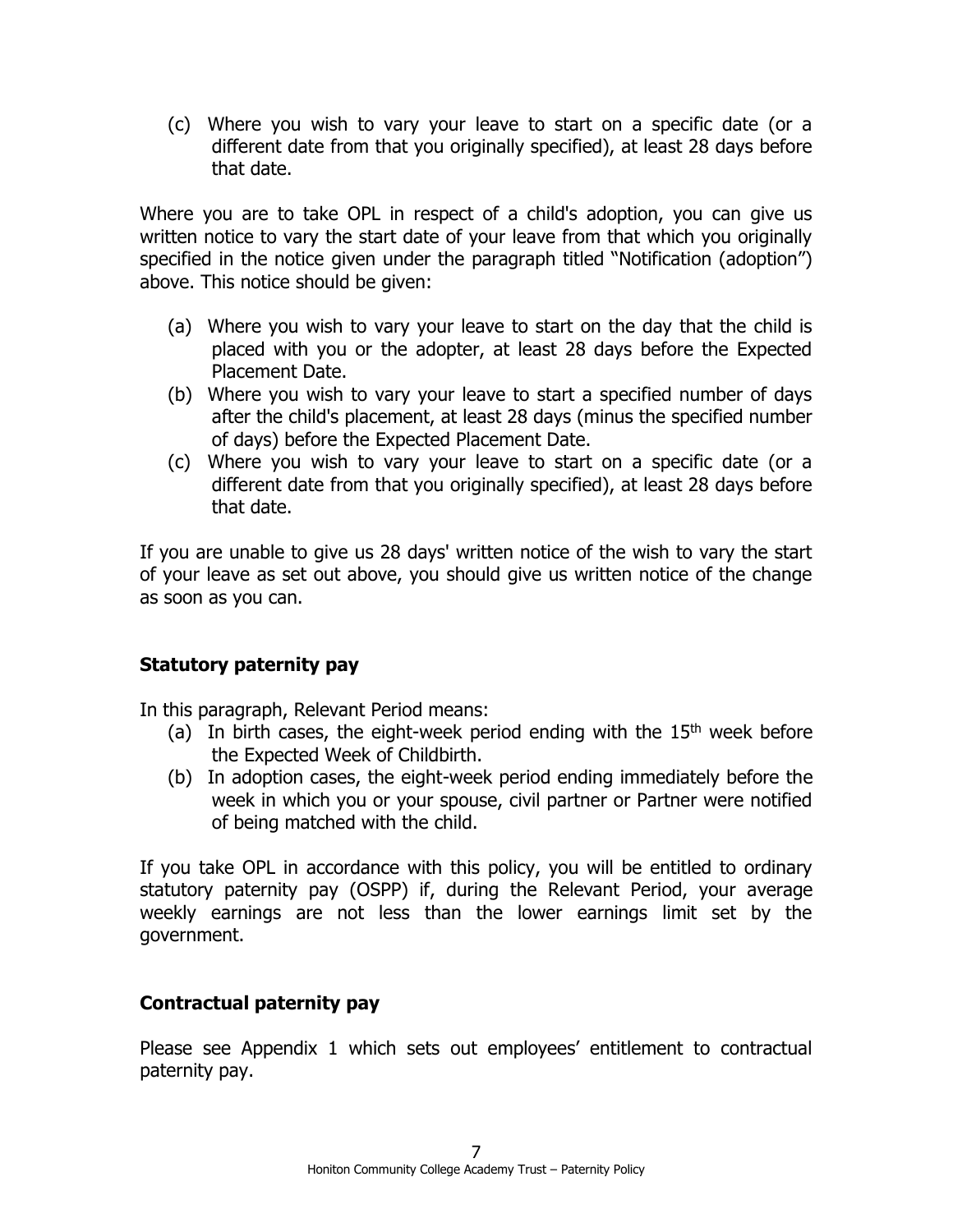Any contractual paternity pay will be inclusive of statutory paternity pay.

### **Terms and conditions during OPL**

All the terms and conditions of your employment remain in force during OPL, except for the terms relating to pay. In particular:

- (a) benefits in kind shall continue;
- (b) annual leave entitlement under your contract shall continue to accrue; and
- (c) pension benefits shall continue (see the "Pensions" clause below).

### **Annual leave**

During OPL, annual leave will accrue at the rate provided under your contract. Annual leave cannot usually be carried over from one holiday year to the next. If the holiday year is due to end during your paternity leave, you should ensure that you have taken the full year's entitlement before starting your paternity leave.

#### Teachers only:

Whilst you are on paternity leave you are entitled to your statutory holiday under the Working Time Regulations. You shall not accrue holiday above your entitlement under the Working Time Regulations 1998. Annual leave entitlement will be offset against any period of school closure that has taken place in the leave year in question i.e. both before and after your paternity leave period.

On return from paternity leave, you are permitted to take any outstanding leave during term time during that leave year if there are insufficient school closures to accommodate your holiday in that leave year. Where your return from paternity leave is so close to the end of the leave year that there is not enough time to take your entire holiday entitlement, you will be permitted to carry over any balance of outstanding holiday to the following leave year. You can be required to take this during the remaining periods of school closure after the statutory holiday for that leave year has been accommodated.

You will not be entitled to a payment in lieu of untaken annual leave. However, payment in lieu may be necessary, if you decide not to return to your job following your paternity leave. Payment will be made in accordance with the Working Time Regulations and will not be pensionable.

Public and extra statutory holiday entitlement during paternity leave (not applicable to teachers)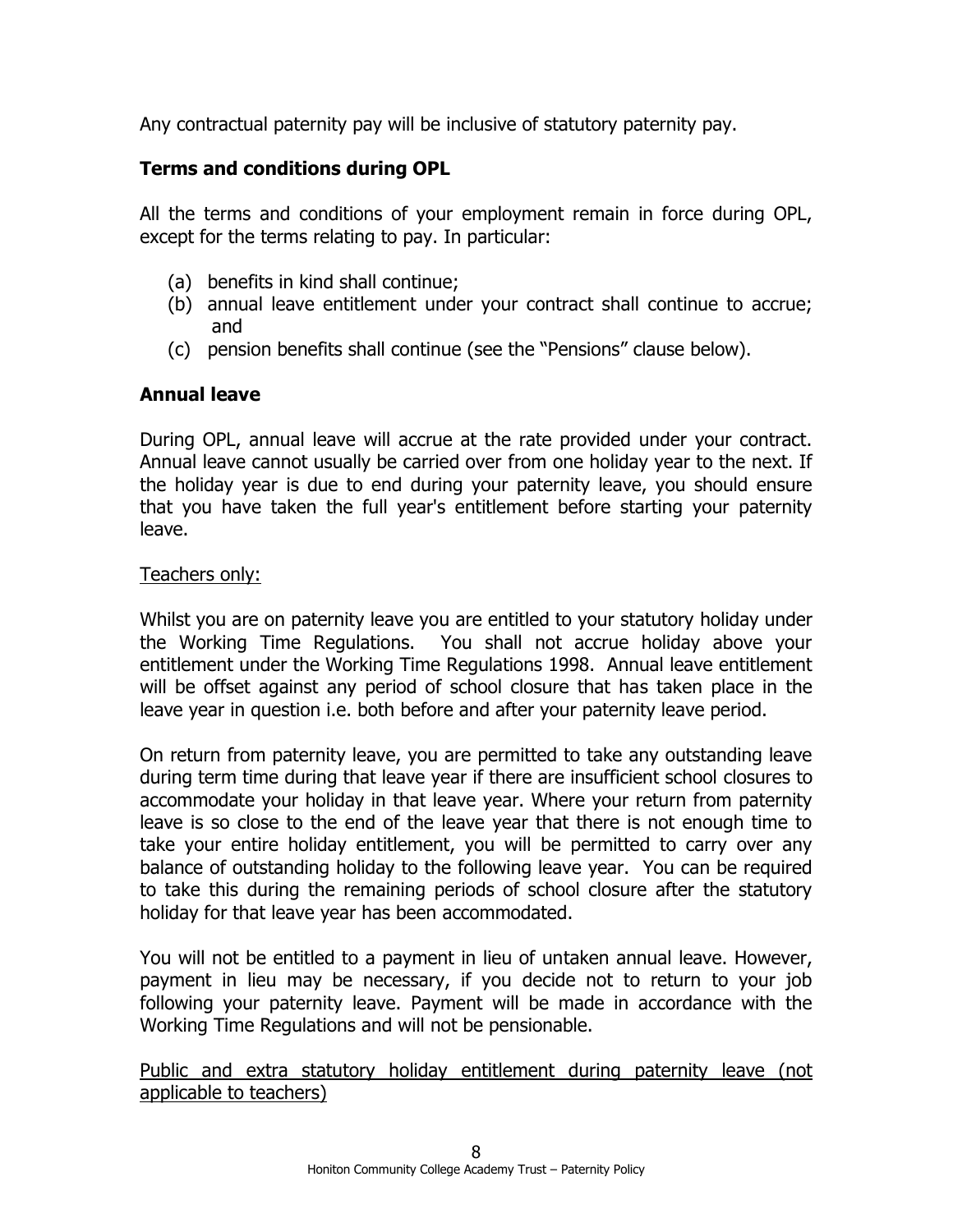Full time employees:

You will accrue holiday entitlement for any public holidays which fall within your paternity leave, with substitute paid leave being provided at another time.

Part time employees:

You will accrue pro-rata holiday entitlement for any public holidays which fall within your paternity leave, and will be given substitute paid leave at another time.

Term time employees:

You are entitled to a substitute day of paid leave where a public holiday/statutory holiday falls during term time during your paternity leave period.

Substitute days of leave may be taken immediately following the end of the period of paternity leave. Alternatively, any substitute days of leave may be added to the leave entitlement to be taken upon the return to work.

#### **Pensions**

#### Teachers:

During the period of paid paternity leave, pension contributions will be paid and deducted from your pay in the usual manner. Your contributions will be based on the pay you get while absent. The service will count as normal for pension purposes i.e. as if you had been at work.

#### All other staff:

During the period of paid paternity leave, if you are a member of the Local Government Pension Scheme, you will pay basic pension contributions on the pay actually received but the College will pay pension contributions on the pay you would have received had you been at work (notional pay). The service will count as normal for pension purposes i.e. as if you had been at work.

You can, within 30 days of returning to work or the termination of your contract if you do not return, elect to pay the relevant pension contributions in respect of this unpaid period. You will need to notify Bursar of your decision to pay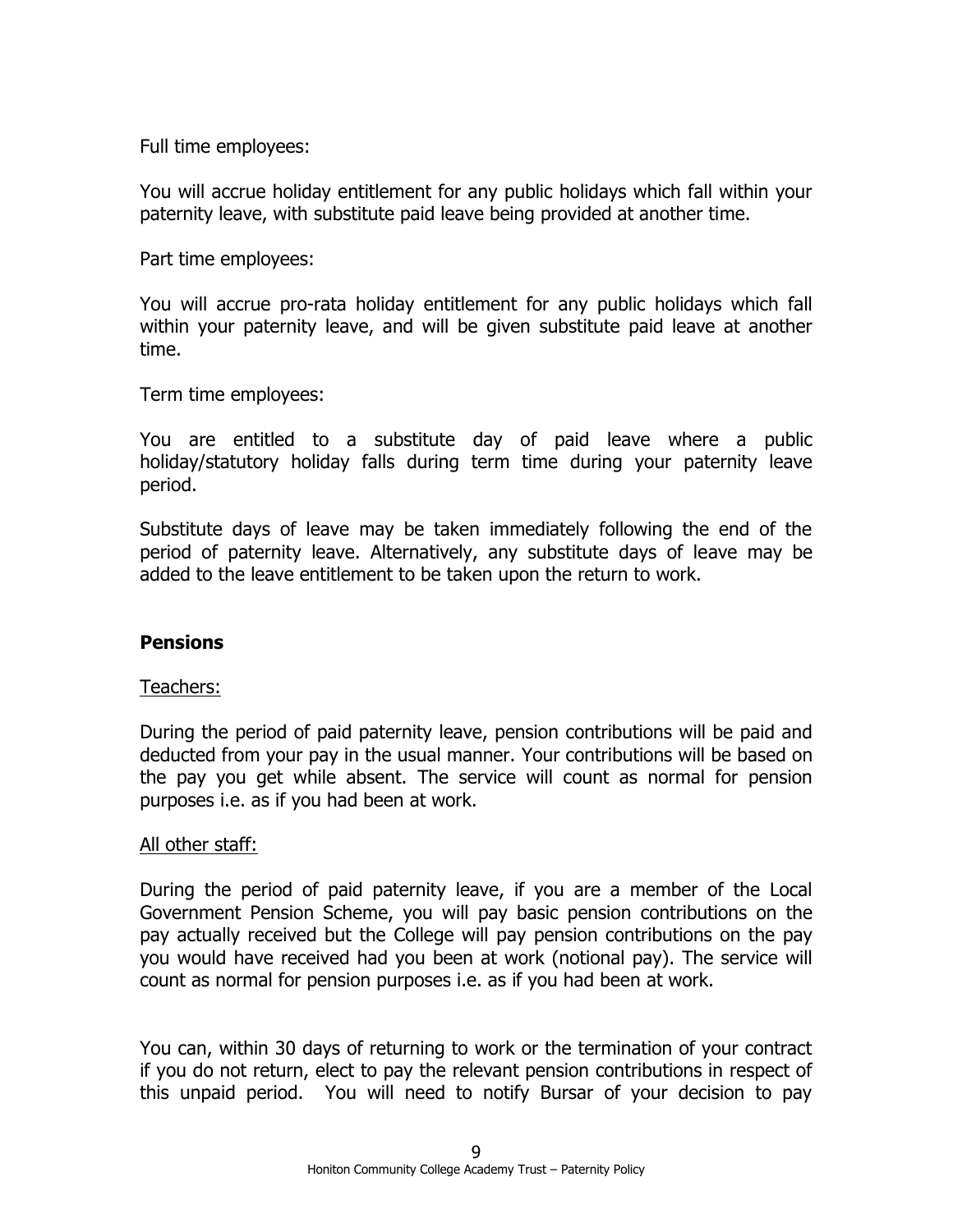contributions during this unpaid period and you will need to complete the appropriate paperwork.

#### **Returning to work**

We will deal with any requests by employees to change their working patterns (such as working part-time) after paternity leave on a case-by-case basis. We will try to accommodate your wishes unless there is a justifiable reason for refusal, bearing in mind the needs of the College. It is helpful if requests are made as early as possible. Please refer to our flexible working request policy.

If you do not intend to return to work or are unsure, it is helpful if you discuss this with us as early as possible. If you decide not to return you should submit your resignation in accordance with your contract. Once you have done so you will be unable to change your mind without our agreement.

This does not affect your right to receive SPP.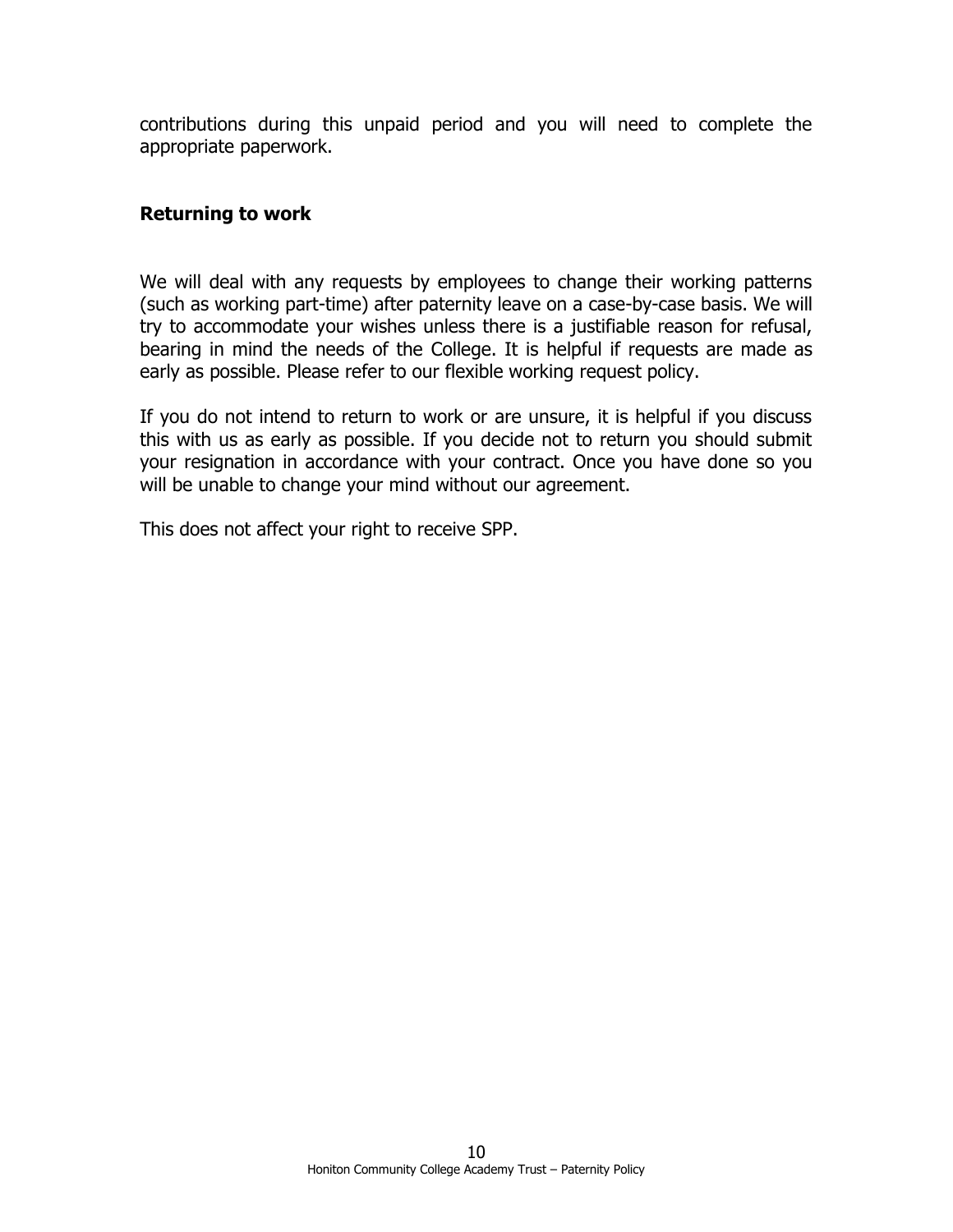#### **Appendix 1 – Paternity and Adoption Support Scheme Eligibility and Entitlements**